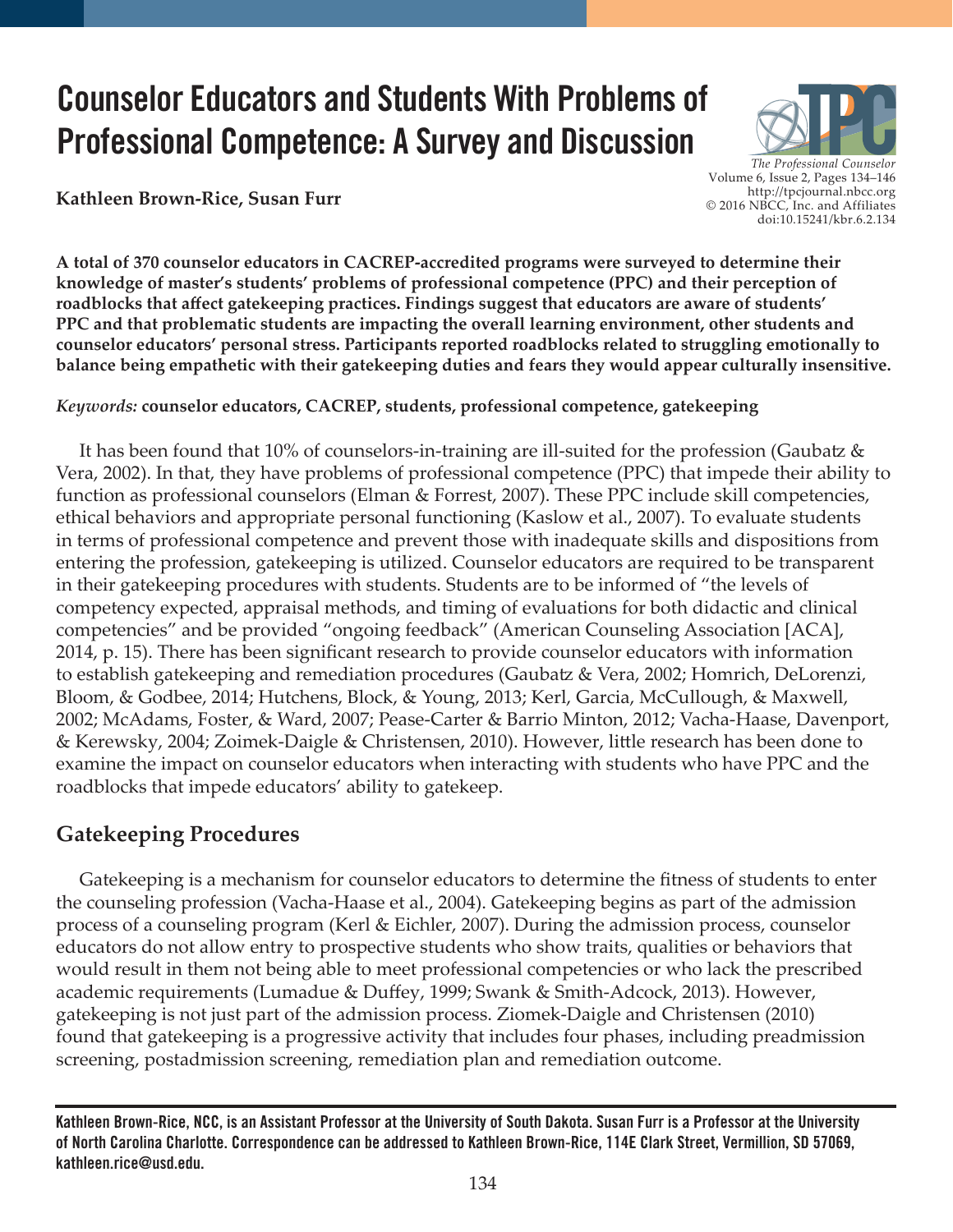#### **Informing Students of Program Expectations**

 The American Counseling Association *Code of Ethics* (2014) provides that counseling students be aware of what type and degree of skill and knowledge will be required of them to be successful in the program, specific training goals and objectives, what students' evaluations are based on, and the policies and procedures for students' evaluations. One of the most important methods of ensuring understanding of expectations is informing students of the program's expectations at the beginning of the program. Once clearly defined behaviors are established, sharing these expectations with students can result in fewer problematic situations (Kerl et al., 2002; McAdams et al., 2007). Furthermore, not providing students with clear expectations for conduct may be viewed as unfair to those wanting to become counselors (Homrich et al., 2014).

 It is recommended that professional standards be made clear to students and applied consistently (Hutchens et al., 2013). Using multiple methods of distributing information is desired by students who have stated they want information shared both orally and in written form, and want the information presented throughout the program (Pease-Carter & Barrio Minton, 2012). Pease-Carter and Barrio Minton (2012) found that students desired information not only about academic expectations but also wanted to know about self-disclosure, reflection, personal growth and student rights.

#### **Assessing Students' PPC Behaviors**

 Individual programs have developed standards for evaluating students on professional competencies and use these evaluations to provide formative feedback (Kerl et al., 2002). Historically, the most commonly cited problematic behaviors have been inadequate clinical skills, defensiveness in supervision and deficient interpersonal skills (Vacha-Haase et al., 2004). Efforts to identify criteria for evaluating students in terms of professional behaviors, interpersonal behaviors and intrapersonal behaviors have recently been undertaken (Homrich et al., 2014), and these criteria provide a platform for developing clear expectations for counseling trainees.

### **Roadblocks to Gatekeeping**

 There are a variety of reasons that counselor educators do not engage in the gatekeeping process. *Gateslipping* rates have been reported as higher in programs where faculty members reported that their colleagues were concerned about being sued or receiving less than favorable teaching evaluations (Gaubatz & Vera, 2002; Jacobs et al., 2011). In some settings, colleagues and administration provide support for engaging in gatekeeping; however, lack of clear evidence and bias toward leniency lead to gateslippage (Brear & Dorrian, 2010). Absence of well-defined program policies may make it difficult to initiate gatekeeping conversations with a student as well (Jacobs et al., 2011).

 Gatekeeping demands a great amount of time and energy, and situations involving PPC often seem unending (Gizara & Forrest, 2004). Not only do PPC have to be identified and communicated to the student, remediation plans need to be developed. Such plans may include helping the counselorin-training obtain remedial assistance, providing intensified supervision, documenting the activities of the plan and ensuring the student understands due process options (Ziomek-Daigle & Christensen, 2010). When remediation plans are not successful, decisions about dismissal must be made, and the actions taken must be transparent (Kaslow et al., 2007).

There may be occasions where the gatekeeping responsibility is diffused among different entities.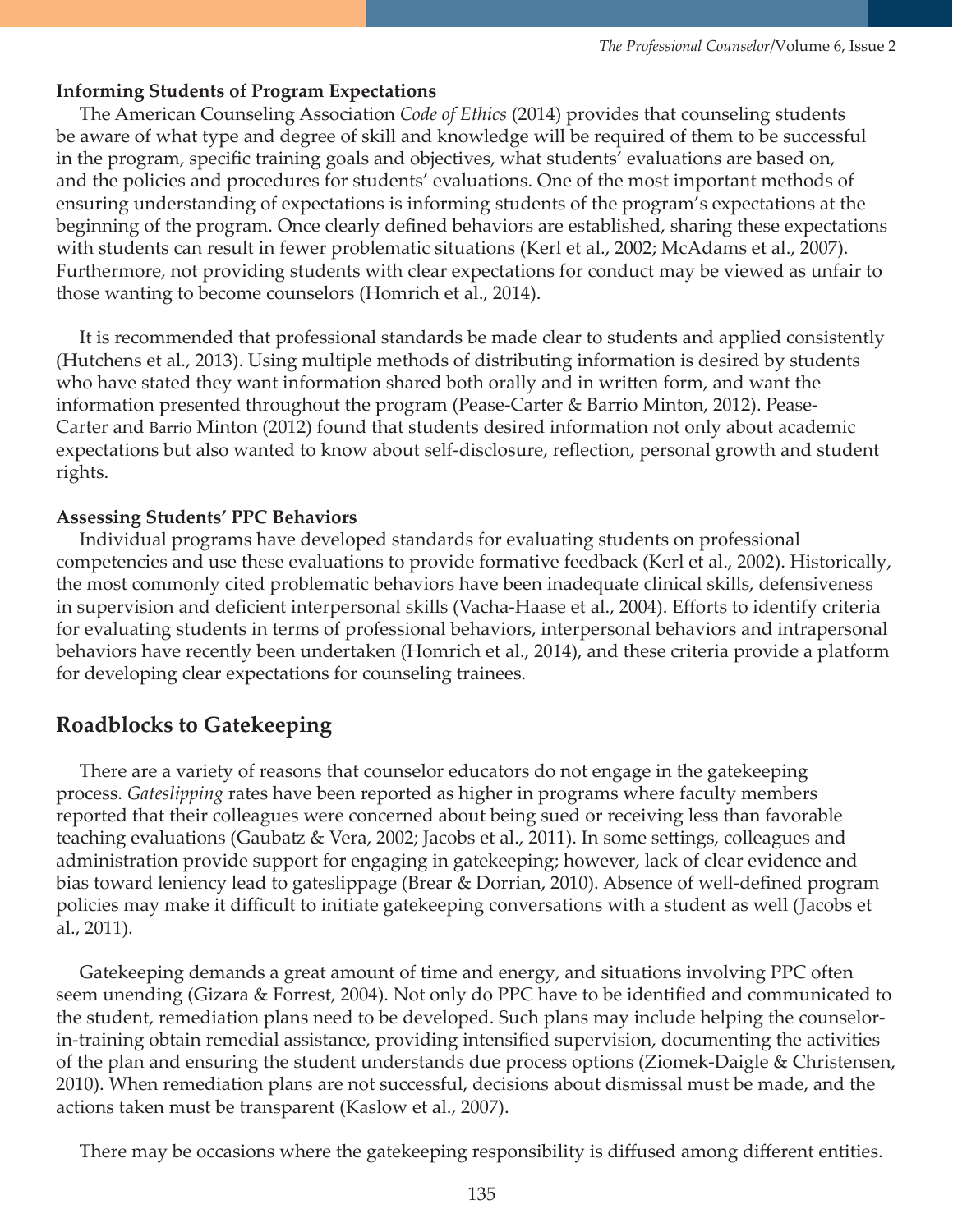In a review of ethical issues around professional competence problems (Johnson et al., 2008), Johnson labeled this issue as the "hot potato game" (p. 589), where the last entity engaged with the problematic student is *stuck* with the issue. If a student is allowed to gateslip through the graduate program, then the training facility and licensing board now become involved. Rather than address the issue when it is first recognized, the student may be allowed to move to the next stage of training with the hope that the problem disappears or that that it is addressed at the next level. Addressing issues early in the training may help avoid more serious issues, like the *empathy veil*, later when students go to clinical sites.

## **The Empathy Veil**

 This term was coined by Brown-Rice and Furr (2014) and refers to the counselor educator's need to empathize with the counselor-in-training, which can result in reluctance to engage in gatekeeping activities. Role tension may be one factor in developing an empathy veil. This term evolved from work by Sue and Sue (2012) where a person's worldview is seen as having an *invisible veil* that is created by cultural conditioning and is believed to operate outside of consciousness. Forrest et al. (2013) found that empathy may contribute to avoiding confronting student issues for fear of damaging the relationship. Because of the role that faculty play in fostering growth and development, which often involves compassion and support, it may become difficult to provide accurate summative evaluations of trainees' behaviors (Johnson et al., 2008). Given that many faculty members also are professional counselors, they may view their role as assisting the student in behavior change and thus work with the student to address interpersonal issues that interfere with developing counseling skills (Kerl et al., 2002). This empathy can be both a support and a challenge when difficult conversations about problematic professional, interpersonal and intrapersonal behaviors need to take place (Jacobs et al., 2011). Although empathy can create a safe environment in which to discuss difficulties, an educator's empathy also can lead to overprotective behaviors that may actually interfere with the student's development (Gizara & Forrest, 2004).

## **Role of Diversity**

 Another important area of consideration is how cultural differences intersect with PPC. When there is a cross-cultural student PPC situation, a complex power differential arises that not only is associated with the faculty–student relationship, but also related to cultural differences (Goodrich & Shin, 2013). Kaslow et al. (2007) proposed that consideration should be given to the impact of beliefs, values and attitudes when assessing competence problems. Fear of appearing biased may complicate identifying trainees with PPC and how decisions are made regarding students (Shen-Miller, Forrest, & Elman, 2009). The counselor educator's own cultural background may influence how counselorsin-training are evaluated, and it is recommended that cultural dynamics be assessed when addressing PPC (Rust, Raskin, & Hill, 2013). Shen-Miller, Forrest, and Burt (2012) identified two approaches that often are used by faculty in assessing students—culture-attentive (i.e., approaches that include attention to aspects of diversity) or colorblind (i.e., inattention or minimization of differences associated with diversity). These views represent two ends of a "continuum of conceptualizing intersections between diversity and professional standards" (Shen-Miller et al., 2012, p. 1207). In trying to find a place on this continuum to address PPC, do counselor educators underidentify PPC because of fear of being biased? Or, are counselor educators more prone to overidentify PPC because of not examining contextual factors that influence competence? In this study, an attempt is made to examine counselor educators' views of what interferes with their ability to address issues of counselor education student PPC.

### **Other Barriers**

Previous research has found that educators believe that they have not been provided with sufficient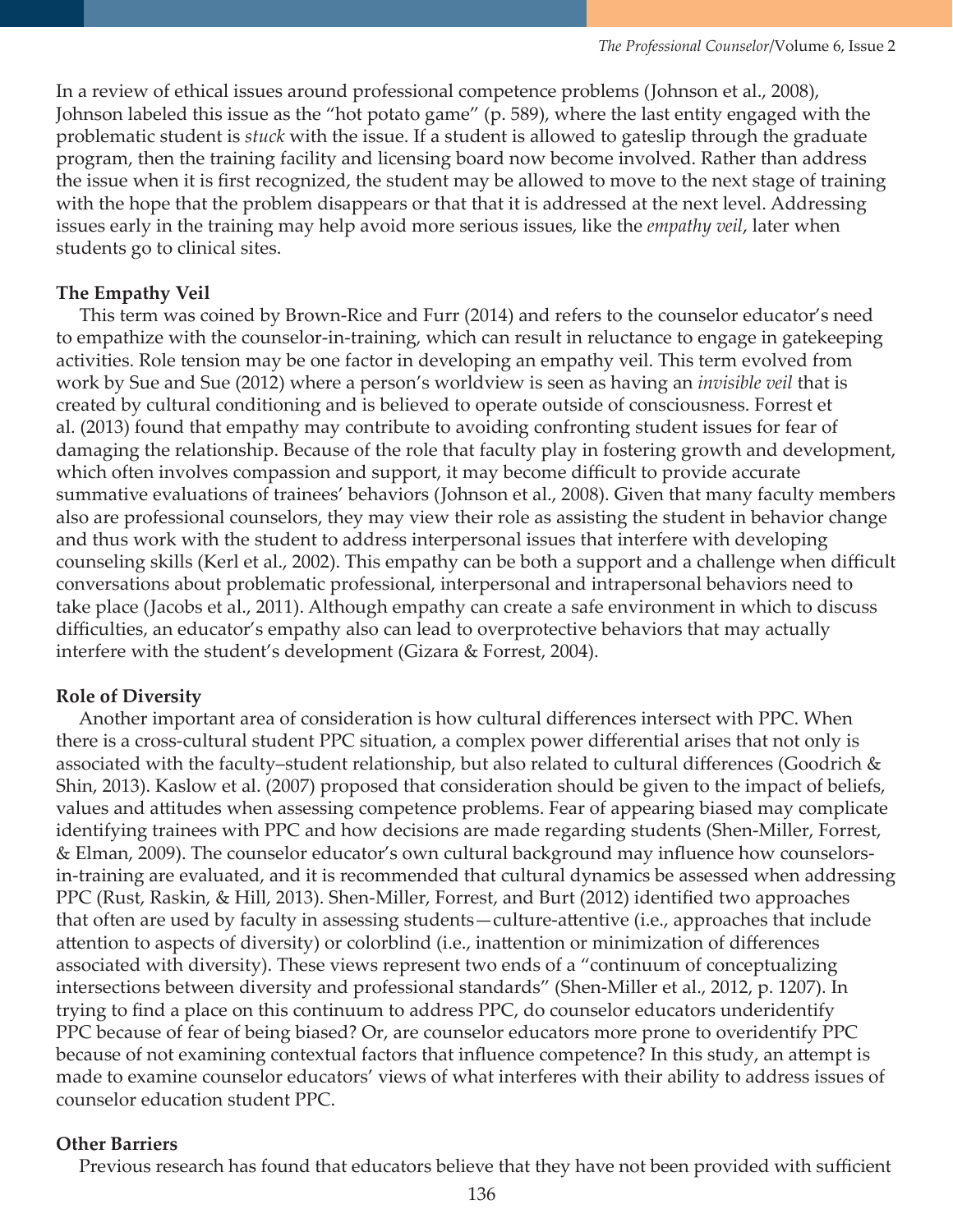training related to gatekeeping and remediation procedures, and they do not feel supported by their agency and colleagues (Gizara & Forrest, 2004; Vacha-Haase et al., 2004). Additionally, counselor educators may be reluctant to dismiss a student for dread of potential litigation and personal recrimination (Crawford & Gilroy, 2012; Hutchens et al., 2013) and receiving poor teaching evaluations (Gaubatz & Vera, 2002). Recent court cases have increased awareness about the legal consequences of gatekeeping. The Ward and Keeton cases have highlighted the need for counseling programs to establish clear statements about student expectations (Herlihy, Hermann, & Greden, 2014). Other cases have taught faculty members the importance of providing regular process evaluations and thorough documentation (McAdams & Foster, 2007). Reflection on the results of facing a court challenge includes the significance of having a measure of performance that helps faculty retain objectivity and the importance of adhering to established procedures (McAdams et al., 2007).

 The purpose of this study was to answer the following research questions: (a) What types of master's students' PPC do Council for Accreditation of Counseling and Related Educational Programs (CACREP) counselor educators perceive have the greatest impact on them as educators? (b) What do CACREP counselor educators perceive are roadblocks that interfere with their ability to engage in the gatekeeping of master's students with PPC? and (c) What is CACREP counselor educators' knowledge of their programs' protocol for addressing a student with PPC? In this study, *student* refers to a master's student enrolled in the participant's counseling program, *colleague* is another counselor educator teaching in the participant's counseling program, and *impact* means to have a strong effect. *PPC* refers to attitudes and behaviors that could interfere with the professional competence of a counselor-in-training, including: (a) a lack of ability or opposition to acquire and integrate professional standards into one's professional counseling behavior; (b) a lack of ability to attain professional skills and reach an acceptable level of competency; (c) a lack of ability to manage one's stress, psychological dysfunction or emotional responses that may impact professional performance; or (d) engagement in unethical behavior (Falender, Collins, & Shafranske, 2009).

## **Methods**

#### **Participants and Procedures**

 Prior to initiating the study, institutional review board approval was obtained. Recruitment of participants was conducted by an e-mail to all faculty employed at CACREP-accredited programs in the United States. The researchers of this study obtained a list of accredited programs from the official CACREP Web site and then visited each program's Web site to obtain the e-mail addresses of the program's counselor educators. Seven programs did not list faculty e-mails on their university Web sites. The exact number of educators teaching in CACREP-accredited programs is not known, as the programs' Web sites might have imprecise or out-of-date information. Based upon the e-mail addresses gathered from the university Web sites, a list of 1,584 faculty members was created. Thereafter, one e-mail solicitation was sent to all identified faculty that directed participants to an online survey entitled, Problems of Professional Competency Survey – Counselor Educator Version (PPCS-CE), which was located on Psychdata.com. Of the 1,584 e-mails that were sent, 71 were undeliverable due to lacking a valid address or security issues, 15 were returned with automatic responses that the faculty member was absent (e.g., on sabbatical, no longer at university, ill, professor emeritus), and five responses indicated that the receiver of the e-mail was not a counselor educator. This left a total sample size of 1,493 CACREP counselor educators. For a population of 1,500, a sample size of 306 is adequate to generalize with a confidence interval of 95% (Gay, Mills, & Airasian, 2009). A total of 382 participants completed the survey; however, respondents with missing or invalid data (*n* = 12, less than 4%) were eliminated via listwise deletion, leaving a total number of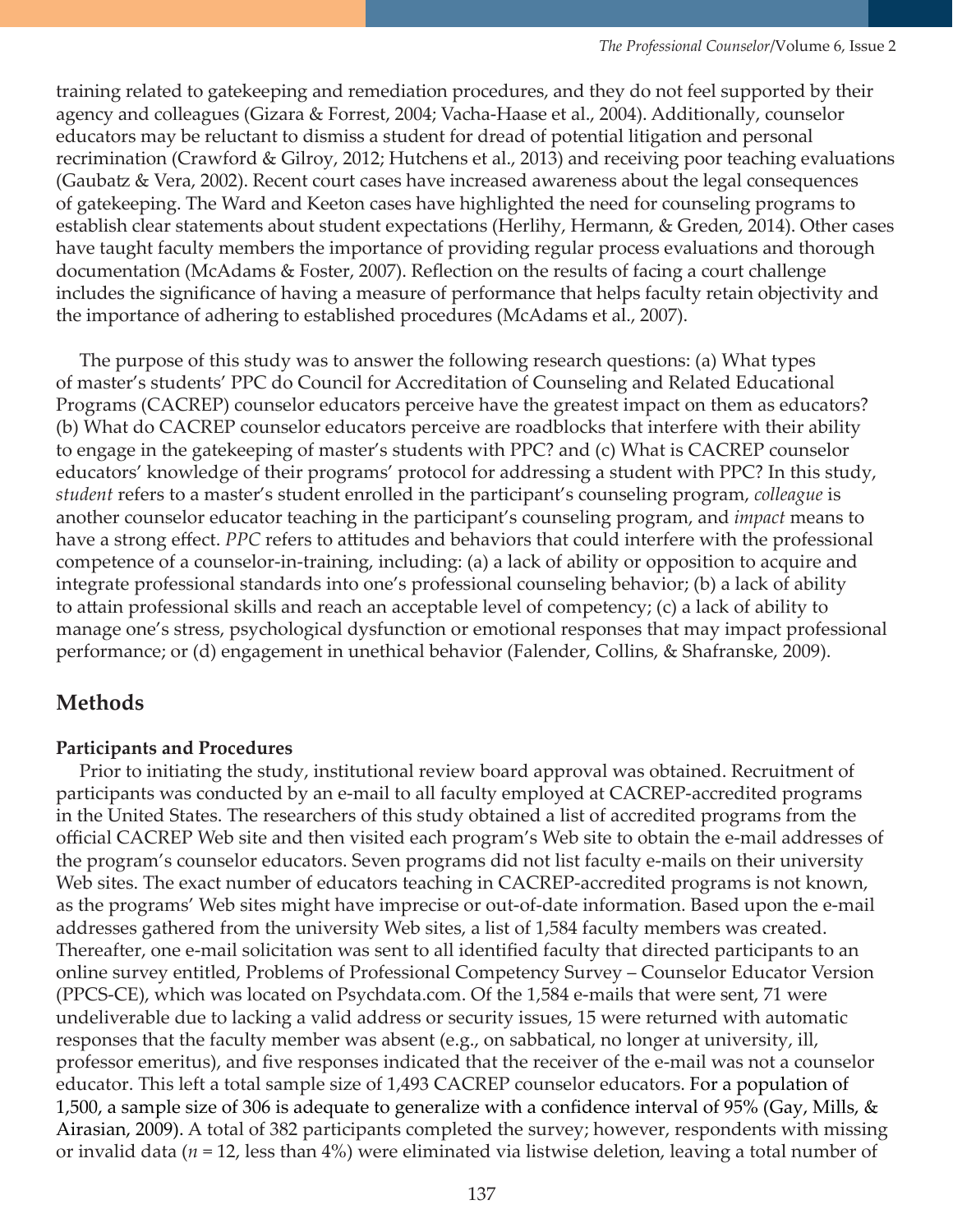370 participants included in this study. This resulted in an adequate sample size of 370 participants and a final response rate of 25%. Frequencies and percentages of the demographic variables in this study are reported in Table 1.

## **Table 1**

*Numbers and Percentages of Demographic Variables*

| Variable                   | Number         | Percentage     |
|----------------------------|----------------|----------------|
| Gender:                    |                |                |
| Female                     | 213            | 58             |
| Male                       | 157            | 42             |
| Background:                |                |                |
| Caucasian                  | 310            | 84             |
| African American           | 24             | 6              |
| Hispanic/Latino            | 12             | 3              |
| Multi-Racial               | 15             | $\overline{4}$ |
| Asian/Pacific Islander     | 8              | $\overline{2}$ |
| Native American            | $\mathbf{1}$   | $\mathbf{1}$   |
|                            |                |                |
| Age:                       |                |                |
| 20 years to 29 years       | $\overline{7}$ | $\overline{2}$ |
| 30 years to 39 years       | 77             | 21             |
| 40 years to 49 years       | 97             | 26             |
| 50 years to 59 years       | 76             | 21             |
| 60 years or older          | 113            | 31             |
| Sexual Orientation:        |                |                |
| Heterosexual               | 331            | 90             |
| Bisexual                   | 9              | $\overline{2}$ |
| Gay or Lesbian             | 30             | $\,$ 8 $\,$    |
| Description of Program:    |                |                |
| Predominantly on Campus    | 318            | 86             |
| Predominantly Online       | 7              | $\overline{2}$ |
| Hybrid of Online/on Campus | 45             | 12             |
|                            |                |                |
| Location of Program:       |                |                |
| South                      | 146            | 40             |
| Northeast                  | 93             | 25             |
| Midwest                    | 74             | 20             |
| West                       | 57             | 15             |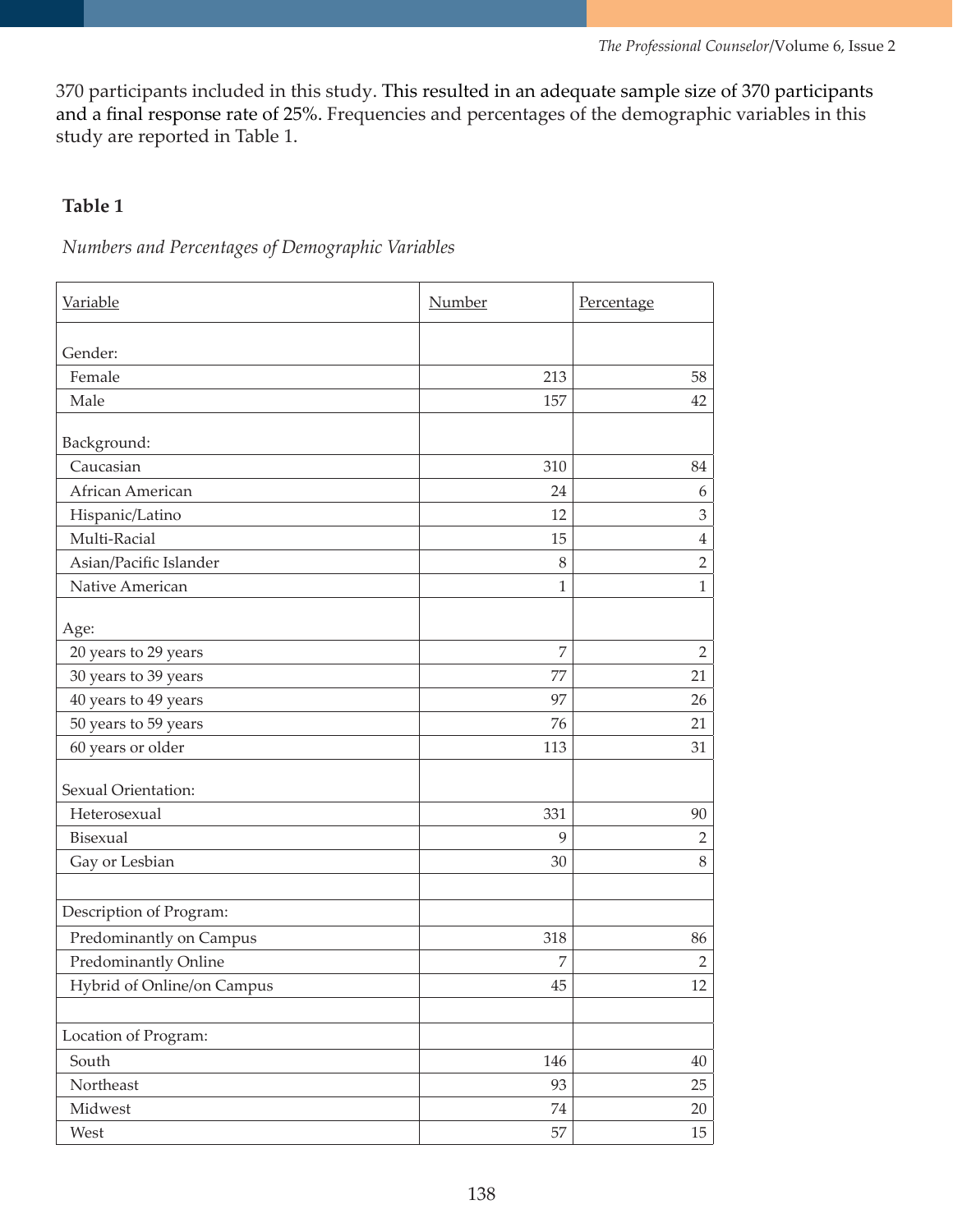| <b>Highest Degree:</b>                                                               |     |                |
|--------------------------------------------------------------------------------------|-----|----------------|
| PhD-CACREP Program                                                                   | 201 | 54             |
| PhD-Non-CACREP Program                                                               | 38  | 10             |
| EdS in Counseling                                                                    | 10  | 3              |
| PhD - Counseling Psychology                                                          | 31  | 8              |
| PhD - Clinical Psychology                                                            | 4   | 1              |
| Other (doctoral in another discipline or<br>master's in counseling or related field) | 86  | 23             |
| Academic Rank:                                                                       |     |                |
| <b>Assistant Professor</b>                                                           | 145 | 39             |
| <b>Associate Professor</b>                                                           | 102 | 28             |
| Professor                                                                            | 92  | 25             |
| Clinical Instructor                                                                  | 8   | $\overline{2}$ |
| Adjunct Instructor                                                                   | 6   | $\overline{2}$ |
| Other                                                                                | 17  | 5              |
| Years Teaching in a CACREP-Accredited Program:                                       |     |                |
| Less than 2 years                                                                    | 59  | 16             |
| 2 to 5 years                                                                         | 84  | 23             |
| 6 to 10 years                                                                        | 90  | 24             |
| 11 to 15 years                                                                       | 66  | 18             |
| 16 to 20 years                                                                       | 28  | 8              |
| Over 20 years                                                                        | 43  | 12             |
| Licenses and Certifications Held:                                                    |     |                |
| Licensed Professional Counselor                                                      | 201 | 55             |
| Licensed Alcohol and Drug Counselor                                                  | 21  | 6              |
| Provisionally Licensed Professional Counselor                                        | 14  | $\overline{4}$ |
| Licensed Marriage & Family Counselor                                                 | 33  | 9              |
| Licensed Psychologist                                                                | 37  | 10             |
| <b>Licensed Social Worker</b>                                                        | 7   | $\overline{2}$ |
| Certified School Counselor                                                           | 95  | 26             |
| National Certified Counselor                                                         | 199 | 54             |

#### **Instrument**

 The survey for this present study was designed based upon the Problems of Professional Competency Survey – Master Student Version (PPCS-MS) developed by Brown-Rice and Furr (2013), related to determining master's students' enrolled in CACREP-accredited programs knowledge of classmates with PPC. The PPCS-MS was constructed based upon the literature regarding PPC in psychology, counseling and social work. To establish content validity and reliability, the PPCS-MS underwent an expert review process and two pilot studies to provide clarity and conciseness of the survey questions. Additionally, a principal components analysis created components representative of what the review of the literature provided on these issues (Brown-Rice & Furr, 2013). The questions and format of the PPCS-MS were used and adjusted to create a self-report survey entitled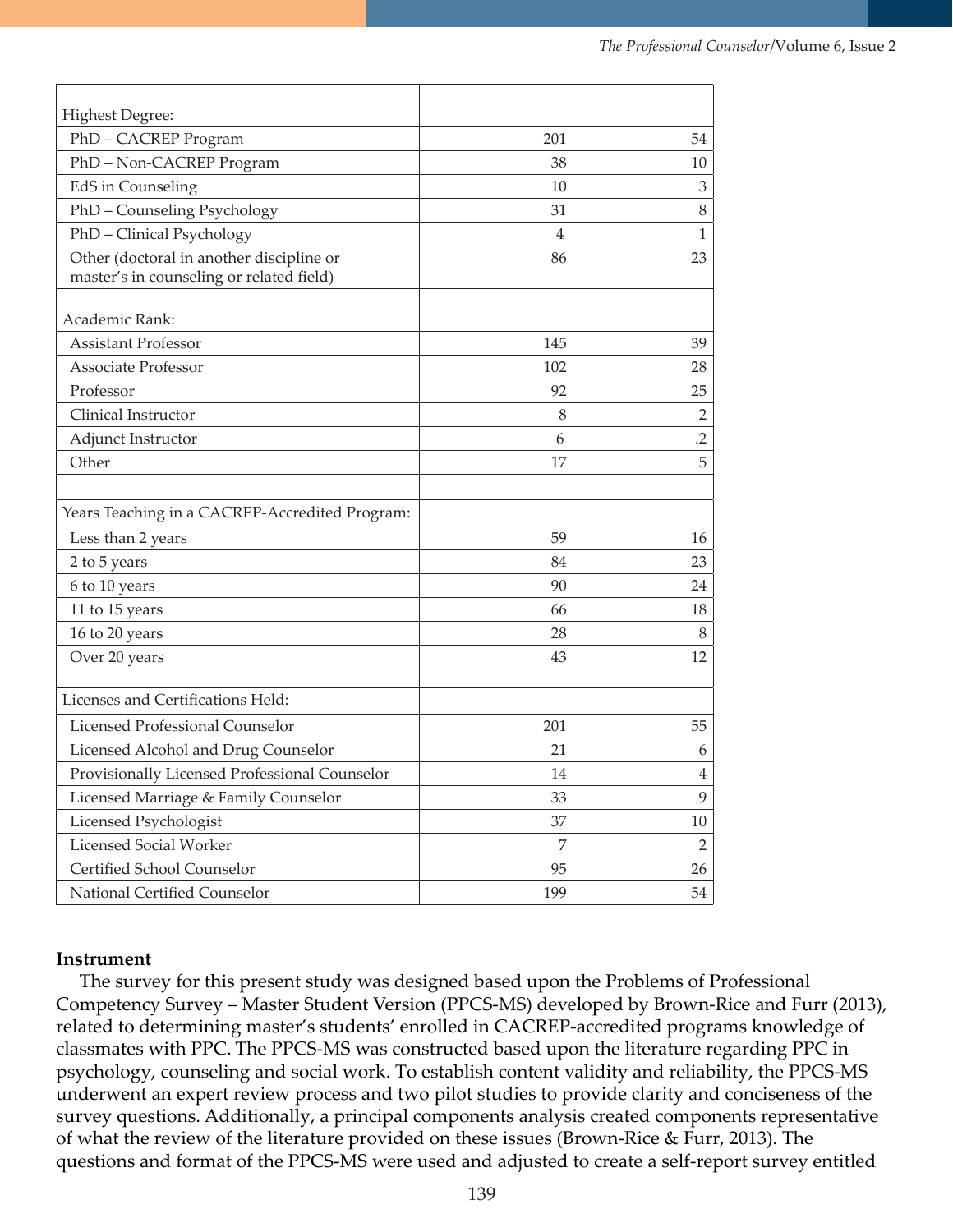the Problems of Professional Competency Survey – Counselor Educator Version (PPCS-CE). This instrument was divided into three parts: Part I - Demographic Information, Part II - Counselor Educators and Students with PPC, and Part III - Counselor Educators' Knowledge of Colleagues' PPC (removed from this analysis). Part II included three sections. Section I, Counselor Educators' Knowledge of Students' Problems of Professional Competency, included one question to determine whether participants have observed students with PPC and two questions to determine participants' knowledge of the type of students' PPC and the impact of the problematic behavior. Each PPC was rank ordered from 1 being the most common and 9 being the least common observed behavior, and the impact of having a student with PPC was ranked ordered with 1 having the most impact and 9 having the least impact. Chi square analyses of each of the rank ordered items led to a rejection of the null hypotheses of the categories of the item occurring with equal probabilities.

 Section II of Part II of the survey investigated counselor educators' reactions to students' PPC and consisted of seven questions. The answers to all these questions were based on a 5-point Likert scale (1 = strongly disagree to 5 = strongly agree). Section III, Counselor Educators' Knowledge of Counseling Program's Protocol for Addressing Problems of Professional Competency, included questions relating to responsibility for being aware of students PPC and programs' protocols for addressing PPC. The first nine questions were evaluated on a 5-point Likert scale. The tenth item was unstructured to provide a place for participants to provide additional information.

## **Results**

#### **Types and Impact of Students' Problematic Behavior**

 Of the 370 participants, the majority (91%, *n* = 338) reported that they had observed students with PPC in their programs. Additionally, 2% (*n* = 8) of the respondents indicated they did not know if there were students with PPC in their programs, leaving 7% (*n* = 24) who had not observed any students with PPC. To answer the first research question regarding the types and impact of master's students' PPC observed by CACREP counselor educators, the responses for the 338 participants who reported observing a student with PPC were examined according to the rank order question regarding the types of PPC that participants most observed with counselors-in-training in their programs. The most frequently identified problematic behaviors included *inadequate clinical skills* (*M*  = 2.90, *SD* = 1.88), *inadequate interpersonal skills* (*M* = 3.15, *SD* = 1.69), *inadequate academic skills* (*M* = 3.38, *SD* = 2.29), *inability to regulate emotions* (*M* = 4.16, *SD* = 1.88), and *unprofessional behavior* (*M* = 4.29, *SD* = 2.13). Those behaviors ranked as less impactful were *unprofessional behavior* (*M* = 4.29, *SD* = 2.13), *unethical behavior* (*M* = 5.63, *SD* = 2.03), *psychological concern* (*M* = 6.20, *SD* = 1.84), *personality disorder*  (*M* = 7.60, *SD* = 1.61), and *substance use disorder* (*M* = 7.69, *SD* = 1.68).

 The responses for the rank order question regarding the type of impact of having counselors-intraining in their program with PPC focused on the behaviors having the most impact on the faculty member. Included in this list were *disrupted the classroom learning environment* (*M =* 2.99, *SD* = 1.86), *negatively affected other students* (*M =* 3.26, *SD* = 1.52), *increased participant's workload* (*M =* 3.29, *SD* = 2.05), and *increased participant's stress* (*M* = 3.39, *SD* = 1.64). Additional items that were ranked as less impactful included *negatively affected client care* (*M* = 5.06*, SD* = 2.44), *negatively affected relationship with students* (*M* = 5.47, *SD* = .87), *negatively affected relationship with colleagues* (*M* = 6.59, *SD* = 1.42), *negatively affected reputation of the program* (*M* = 6.81, *SD* = 1.90), and *a grievance or litigation occurred* (*M*  $= 8.25, SD = 1.94$ .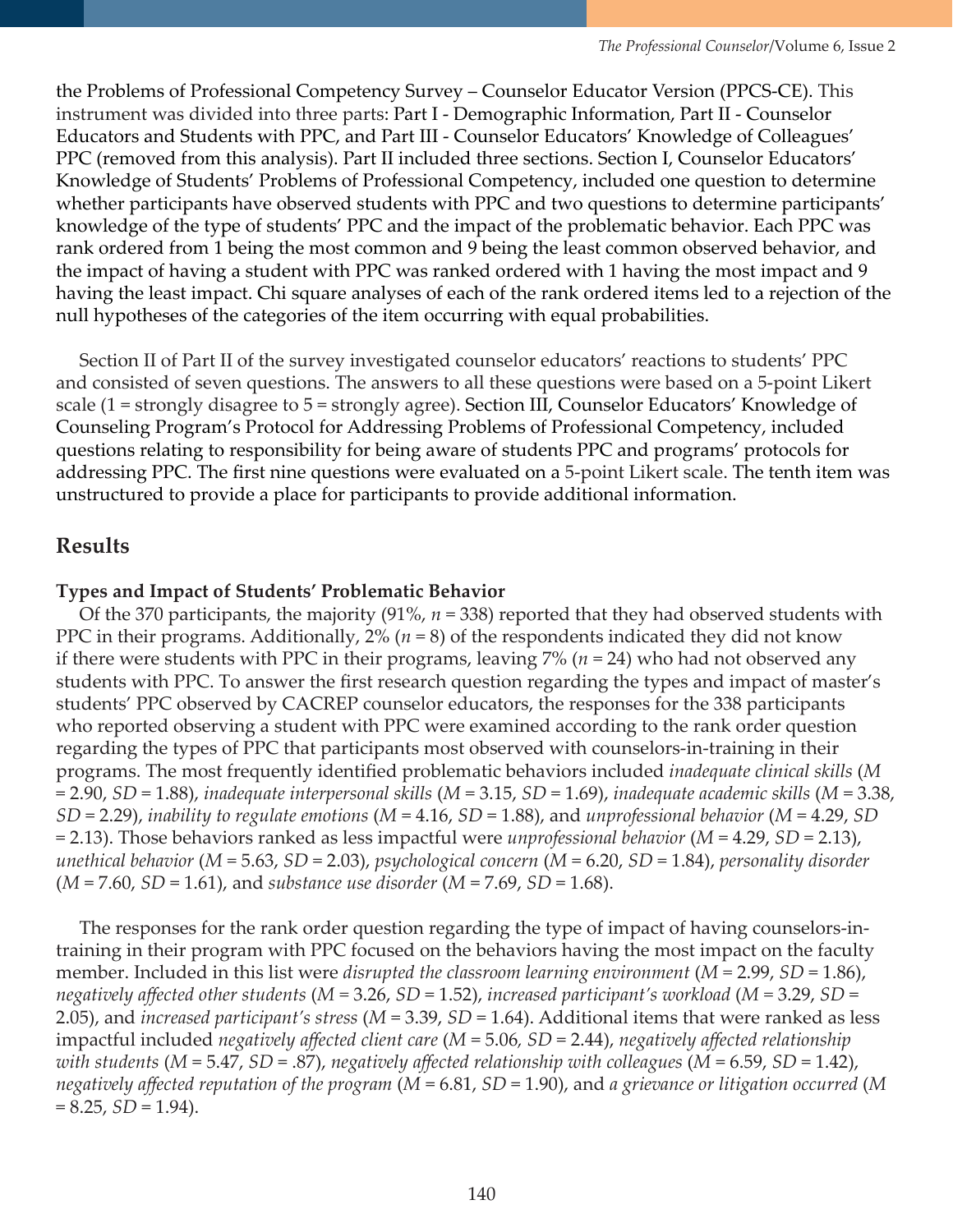#### **Roadblocks to Gatekeeping**

 All participants (*n* = 370) completed Section II, Part II of the PPCS-CE, and these participants' responses for *strongly agree* and *agree* were combined to report the subsequent findings. Each of the participants reported degree of agreement or disagreement regarding beliefs around the roadblocks that interfere with their ability to engage in the gatekeeping of master's students with PPC. Fiftythree percent (*n* = 197) reporting struggling emotionally to balance being empathetic with a student demonstrating PPC and their gatekeeping duties. When looking at addressing PPC with a student who is culturally different from the participant, 38% (*n* = 141) stated they were reluctant to do so due to the fear they would appear culturally insensitive, and 36% (*n* = 137) were reluctant to do so due to the fear of allegations of discrimination. Regarding being supported by others, 13% (*n* = 47) provided they did not feel supported by their chair to address a student who demonstrated PPC, and 13% (*n* = 47) stated they did not feel supported by their colleagues to address a student who demonstrated PPC. Further, 92% (*n* = 339) were concerned about the counseling profession when a student with PPC was allowed to pass through the program. Additionally, 30% (*n* = 110) provided they were reluctant to address a student demonstrating PPC for fear of recrimination (e.g., negative teaching evaluations, legal action).

#### **Protocol for Addressing Students with PPC**

 When the participants' responses for *strongly agree* and *agree* were combined, 99% (*n* = 368) believed it was their responsibility to be aware of students with PPC, 91% (*n* = 335) believed that it was their chair's responsibility, and 96% (*n* = 354) believed it was both their chair and respondents' responsibility to be aware of students with PPC. Additionally, 94% (*n* = 347) were aware of their programs' procedures regarding how to address problematic behavior, 71% (*n* = 263) reported their chair had discussed their programs' procedures regarding addressing PPC with them, and 38% (*n* = 140) stated they had received training from their program regarding how to intervene with a student who they believe is demonstrating PPC. Further, 87% (*n* = 321) were aware of the appropriate intervention to take with students with PPC, 51% (*n* = 189) would like more information regarding how to identify students with PPC, and 61% (*n* = 226) of the participants would like more information on how to respond to a student with PPC.

## **Discussion and Implications**

The PPC identified in this study as being observed most frequently are consistent with those problematic behaviors identified in other studies. Vacha-Haase et al. (2004) also identified that inadequate clinical skills and deficient interpersonal skills were most commonly cited as problematic behaviors. In a study examining a proposed set of standards for clinical training, Homrich et al. (2014) identified three categories of behaviors needed by graduate students in clinical training, which included professional behaviors, interpersonal behaviors and intrapersonal behaviors. The types of PPC counselor educators observed in this study parallel the findings of Homrich et al. (2014) in that *inadequate clinical skills* and *unprofessional behavior* are similar to their theme of professional behaviors, and the category of *inadequate interpersonal skills* is comparable to their theme of interpersonal behaviors. *Inability to regulate emotions* is analogous to their theme of intrapersonal behaviors. Because they were examining clinical training standards, there was no mention of academic skills, yet this type of PPC was cited as a concern by many of the respondents in this study.

 Examination of these data leads to questions about how counseling programs admit students. Both academic skills and interpersonal skills are areas that can be addressed through the admissions process. Smaby, Maddox, Richmond, Lepkowski, and Packman (2005) found that undergraduate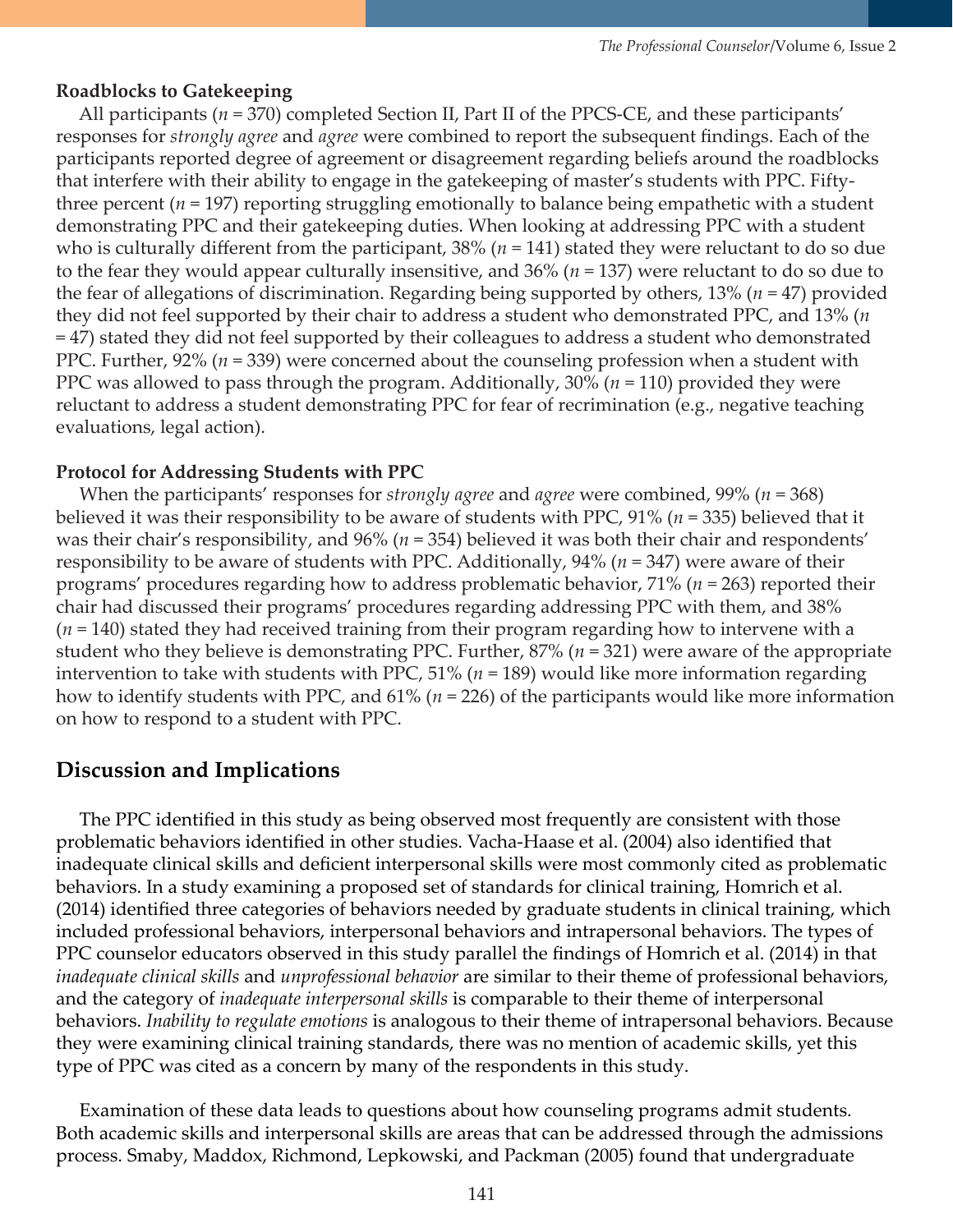GPA and GRE Verbal scores could be predictive of scores on the Counselor Preparation Comprehensive Examination (CPCE), which focus on knowledge, but were not highly predictive of personal development. Given the level of concern over academic skills, using these cognitive measures is important, but expanding the way of assessing academic ability also needs to be sensitive to issues around diversity and bias in standardized measures.

 In a survey on admission screening measures, training directors indicated that the personal interview was the most effective screening measure (Leverett-Main, 2004). Using creative group strategies during the admission process has been advocated to help assess academic potential as well as dispositions (Swank & Smith-Adcock, 2013). Smith, Robinson, and Young (2007) found that an assessment of wellness might uncover issues around psychological distress that could affect performance in a counseling graduate education program.

 Previous research has indicated that faculty members have concerns about addressing PPC because of their desire to be supportive of students (Johnson et al., 2008; Kerl et al., 2002), which would support the concept of the empathy veil (Brown-Rice & Furr, 2014)*.* In this study, 53% of respondents reported struggling emotionally to balance empathy with their gatekeeping duties to intercede with a counselor-in-training with PPC. When the open-ended responses were reviewed, participants' responses supported this empathetic struggle. For example, one respondent stated, "I have heard many times how a grade should be considered through compassion for student circumstances rather than demonstrated competency." Another participant provided, "Our empathy wants to give them another chance, but our ethics don't necessarily allow for it. It's a struggle for me. It is not a part of the job that I anticipated. Although I remember learning the concept in my doctoral program, I wasn't prepared to address it." Therefore, it would appear that these counselor educators are struggling with empathy veils.

 When looking at other roadblocks (e.g., lack of peer and institutional support, diversity in gatekeeping, threat of litigation or recrimination from a counselor-in-training), there were some interesting findings. Previous research has found a lack of support for counselor educators from administration and colleagues in dealing with problematic students (Gizara & Forrest, 2004; Vacha-Haase et al., 2004). This concern has been found to be especially true for field supervisors (Bogo, Regehr, Power, & Regehr, 2007; Homonoff, 2008). However, the results of the current study found that only 13% stated they did not feel supported by their chair or colleagues to address a student who demonstrated PPC. The open-ended responses supported these findings. For example, participants stated, "We have a culture and climate of supporting our gatekeeping role in the counseling profession"; "My colleagues and I work as a team in addressing student concerns"; and "I feel supported by my chair and department when dealing with such issues. We deal with these issues as a department. No one is alone in addressing such issues." Therefore, for this study, lack of institutional and peer support do not seem to be roadblocks. This could be due to the fact that all the participants in this study worked at programs that were accredited by CACREP. CACREP (2016) requires a procedure for addressing student professional and personal development. Counselor educators at programs that are not CACREP-accredited may report different findings. A limitation of this study is that only faculty from CACREP-accredited programs were contacted. Future research focusing on non-CACREP programs and site supervisors regarding this issue may be beneficial. Those working in the field may not have a deep understanding of the role of gatekeeping and may need to develop clear guidelines for their role as supervisors for both counselors-in-training and for counselors seeking licensure.

When the counselor-in-training was from a different cultural background than the counselor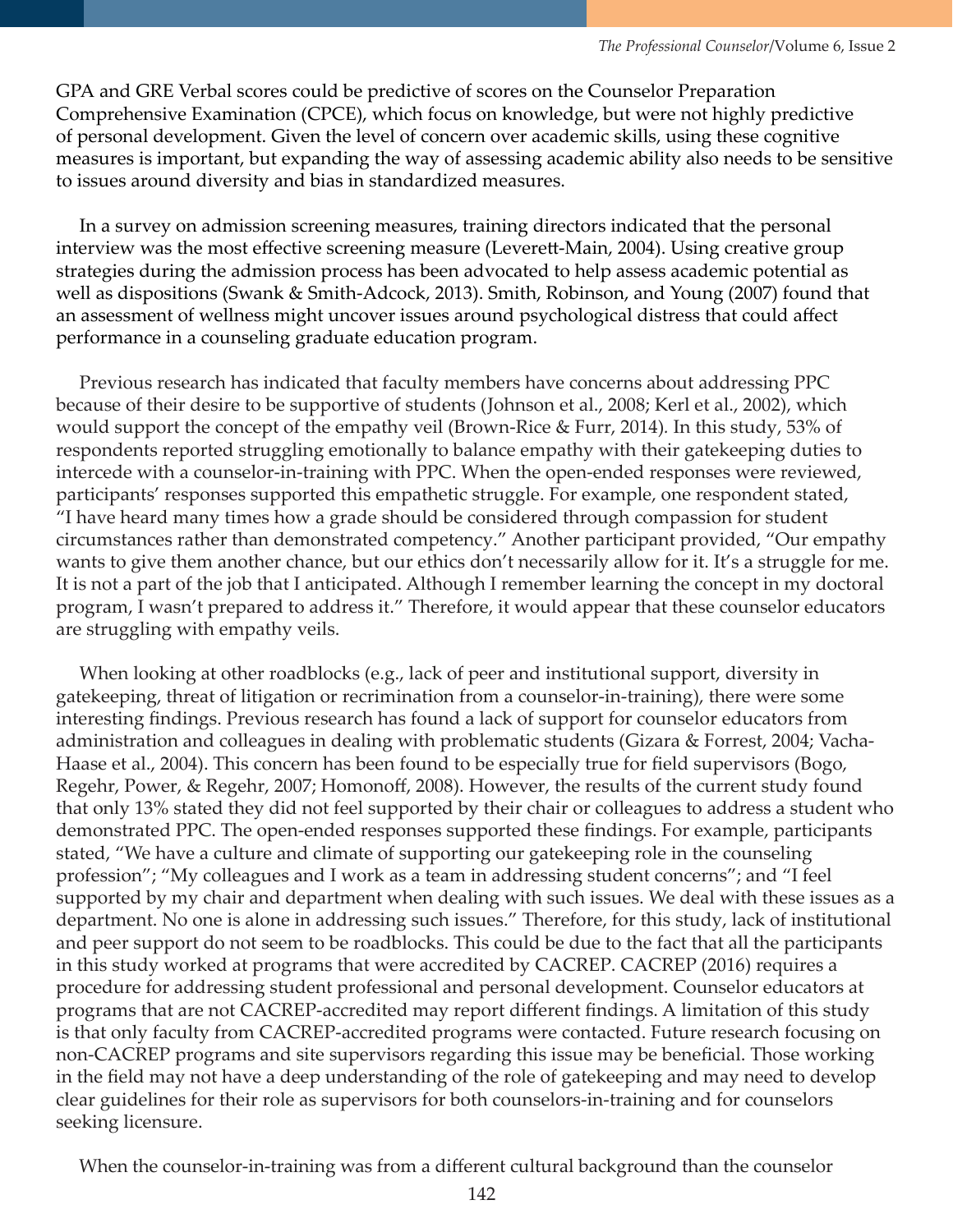educator, 38% of the respondents expressed concern about appearing culturally insensitive, and 36% were concerned about allegations of discrimination. Because this survey was a self-report measure, there is risk that some participants provided answers they considered to be socially desirable (which is a limitation of the study). The field of counseling is committed to multicultural competence in skills, knowledge and awareness, which could make it difficult for counselor educators to acknowledge problematic behaviors in students who are different from themselves. Research has indicated that White counselors tend to favor the colorblind approach in disposition cases (Neville, Lilly, Duran, Lee, & Browne, 2000). Yet fear of responding in a way that appears insensitive may have contributed to responding in socially desirable ways on this instrument. More exploration is needed in this area. While recent literature has addressed how to be culturally responsive when intervening with counseling students' problematic behavior (Goodrich & Shin, 2013), there is a lack of research regarding culturally responsive performance standards. Until the counseling profession establishes clear performance expectations that are culturally sensitive, the tension between colorblind and culture-attentive expectations will continue to complicate responding to PPC. For example, class performance often has an evaluation component concerning class participation. If a student is from a culture where students do not contribute unless called upon by the professor, then this student may perform poorly because of not understanding expectations. The professor needs to be sensitive to this type of difference and work with the student to develop ways of being successful.

 Few participants reported involvement in a legal action related to gatekeeping and remediation with a student demonstrating PPC; however, 30% stated they were reluctant to address a student for fear of retaliation from the student. Given that counselor educators who have been involved in such cases have disclosed the emotional toll these processes take on a program and its faculty members (Dugger & Francis, 2014; McAdams et al., 2007), it seems understandable that there is concern. Therefore, support from ACA, resources in the form of consultation with other campuses and endorsement of gatekeeping processes from one's own campus are essential in navigating this demanding process. Although legal actions are not common, developing appropriate gatekeeping procedures will help prevent negative outcomes (Dugger & Francis, 2014).

 In addition, Brown-Rice and Furr (2014) provided that counselor educators and supervisors should "maintain appropriate ethical boundaries and avoid dual relationships with counselors-intraining, inform and educate themselves regarding the proper gatekeeping protocols and limit their own hypocrisy regarding acting in a competent and ethical manner" (p. 5). There has been substantial research and discussion regarding ethical boundaries, dual relationships and establishing proper gatekeeping procedures (Brown, 2013; Kolbert, Morgan, & Brendel, 2002; Morrissette & Gadbois, 2006; Ziomek-Daigle & Christensen, 2010). However, there seems to be a lack of attention to the competence of counselor educators and how counselors-in-training perceive educators' professional and personal competence. Do students see faculty members engaging in the same attitudes, skills, behaviors and self-awareness that they are required to adhere to? Are counselor educators modeling the behaviors they want to see in their students or do they hold students to different standards?

 Almost all the participants (94%) provided they were aware of their programs' procedures regarding how to address problematic behavior, and 87% were aware of the appropriate intervention to take with students with PPC. However, only 38% stated they had received training from their program regarding how to intervene with a problematic student. In the open-ended responses, participants stated that their programs had established procedures and all faculty members were aware of them; however, they also reported that PPC were minimized or not addressed. For example, one participant provided, "while there is often a policy in place . . . I find that colleagues fail to follow that policy in practice." Another respondent stated, "It is also up to the adviser to address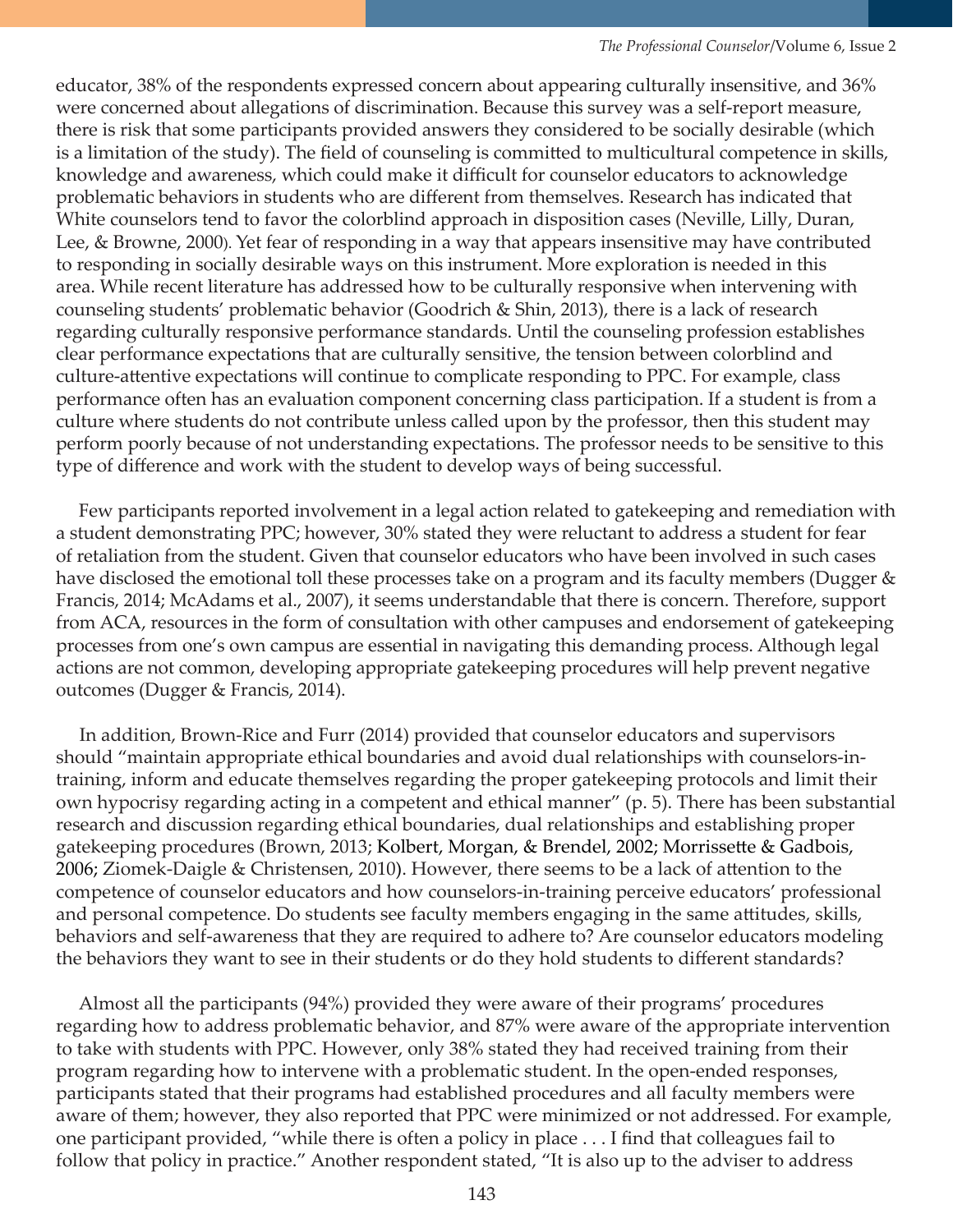the issue with the student and create a plan of improvement. Not all faculty do this and this leads to students receiving different treatment." Additionally, a participant shared that colleagues were resistant to "address inappropriate student attitudes, dispositions, personality characteristics, and behaviors unless they reach such a critical threshold that they pose a significant threat to clients or, in some cases, faculty egos." It also appears that how a student is addressed may be related to faculty dynamics. For example, "Political alliances among faculty play a major role in determining which students are targeted for intervention."

 Participants overwhelmingly reported they were aware of their programs' procedures and the appropriate interventions to take when they encounter counselors-in-training with PPC. However, they also reported that they struggle with their gatekeeping duties due to empathy, diversity issues and fear of recrimination; half of the participants (51%) stated they would like more information regarding how to identify students with PPC, and 61% would like more information on how to respond to these students. Apparently, counseling programs are doing a good job developing procedures and communicating these procedures to faculty members, as recommended by Gaubatz and Vera (2002). But there remains a disconnect between knowledge about procedures and the ability to implement a response to PPC that may be related to the roadblocks identified in this study.

 Counselor educators and supervisors know what they are supposed to do if a PPC has been clearly delineated; however, they struggle with identifying problematic behavior that reaches a threshold of needing to be formally addressed and taking action related to problematic student behaviors. The gap between the recognition that a student is not meeting expectations and the point where formal action is initiated may be filled with the counselor educators' own beliefs about how they can *fix* the problem as well as their own anxieties related to the barriers discovered in this study. The recognition of and intervention with students with PPC can be further complicated by counselor educators having to negotiate faculty politics. It would seem that more attention is needed on assisting counselor educators in negotiating these barriers to ensure students do not gateslip.

# **Conclusion**

 The results of this current study provide insight that educators are aware of counseling students with problematic behaviors, and these behaviors are impacting the learning environment, other students in the program and personal stress. It also appears that the largest roadblock present and impacting counselor educators' ability to engage in gatekeeping procedures relates to their empathy veils. The authors of this article perceive that there is a struggle for counselor educators between balancing compassion for students' life circumstances and developmental level with holding them to an acceptable level of professional competence. Counselor educators know it is their responsibility to engage in ethical gatekeeping procedures; however, they do not want to be excessively critical of students. Having an understanding of the empathy veil will assist educators in finding the balance between challenging and supporting students. Counselor educators must not accept students with PPC into their programs or allow them to move on without confronting and remediating their problematic behaviors. Educators need to do their due diligence and be willing to lift their empathy veils and engage in their gatekeeping responsibilities.

*Conflict of Interest and Funding Disclosure*  The authors reported no conflict of interest or funding contributions for the development of this manuscript.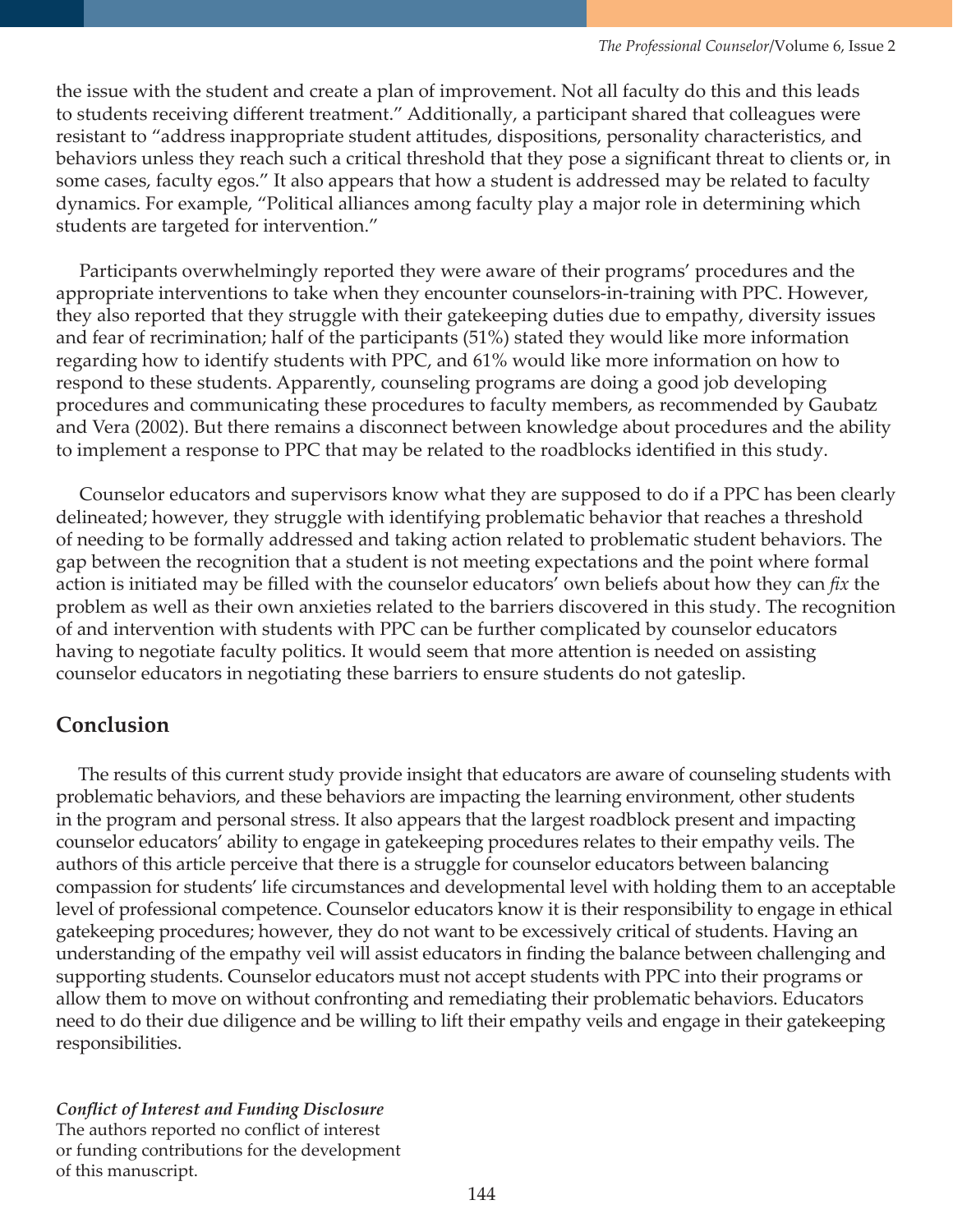# **References**

- American Counseling Association. (2014). *2014 American Counseling Association Code of Ethics*. Alexandria, VA: Author.
- Bogo, M., Regehr, C., Power, R., & Regehr, G. (2007). When values collide: Field instructors' experiences of providing feedback and evaluating competence. *Clinical Supervisor*, *26*, 99–117. doi: 10.1300/J001v26n01\_08
- Brear, P., & Dorrian, J. (2010). Gatekeeping or gate slippage? A national survey of counseling educators in Australian undergraduate and postgraduate academic training programs. *Training and Education in Professional Psychology*, *4*, 264–273. doi:10.1037/a0020714
- Brown, M. (2013). A content analysis of problematic behavior in counselor education programs. *Counselor Education and Supervision*, *52*, 179–192. doi:10.1002/j.1556-6978.2013.00036.x
- Brown-Rice, K. A., & Furr, S. (2013). Preservice counselors' knowledge of classmates' problems of professional competency. *Journal of Counseling & Development*, *91*, 224–233. doi:10.1002/j.1556-6676.2013.00089.x
- Brown-Rice, K. A., & Furr, S. (2014). Lifting the empathy veil: Engaging in competent supervision. In *Ideas and*  research you can use: VISTAS 2014. Retrieved from [http://www.counseling.org/knowledge-center/vistas](http://www.counseling.org/knowledge-center/vistas/vistas-2014)
- Council for Accreditation of Counseling and Related Educational Programs. (2016). *2016 CACREP Standards*. Retrieved from [http://www.cacrep.org/wp-content/uploads/2012/10/2016-CACREP-](http://www.cacrep.org/wp-content/uploads/2012/10/2016-CACREP-Standards.pdf)[Standards.pdf](http://www.cacrep.org/wp-content/uploads/2012/10/2016-CACREP-Standards.pdf)
- Crawford, M., & Gilroy, P. (2012). Professional impairment and gatekeeping: A survey of master's-level training programs. *Journal of Counselor Preparation and Supervision*, *5*, 28–37.
- Dugger, S. M., & Francis, P. C. (2014). Surviving a lawsuit against a counseling program: Lessons learned from *Ward v. Wilbanks*. *Journal of Counseling & Development*, *92*, 135–141. doi:10.1002/j.1556-6676.2014.00139.x
- Elman, N. S., & Forrest, L. (2007). From *trainee impairment* to *professional competence problems*: Seeking new terminology that facilitates effective action. *Professional Psychology: Research and Practice, 38,* 501–509. doi:[10.1037/0735-7028.38.5.501](file://denali/NBCCKristinRairden/TPC%20-%20Journal%20Projects/TPC%20-%20Journal%20Volumes/Volume%206/VOLUME%206%2c%20issue%202/javascript:__doLinkPostBack()
- Falender, C. A., Collins, C. J., & Shafranske, E. P. (2009). "Impairment" and performance issues in clinical supervision: After the 2008 ADA Amendments Act. *Training and Education in Professional Psychology*, *3*, 240–249. doi:10.1037/a0017153
- Forrest, L., Elman, N. S., Huprich, S. K., Veilleux, J. C., Jacobs, S. C., & Kaslow, N. J. (2013). Training directors' perceptions of faculty behaviors when dealing with trainee competence problems: A mixed method pilot study. *Training and Education in Professional Psychology*, *7*, 23–32. doi:10.1037/a0032068
- Gaubatz, M. D., & Vera, E. M. (2002). Do formalized gatekeeping procedures increase programs'follow-up with deficient trainees? *Counselor Education and Supervision*, *41*, 294–305.
- Gay, L. R., Mills, G. E., & Airasian, P. (2009). *Educational research: Competencies for analysis and applications* (9th ed.). Upper Saddle River, NJ: Pearson Education.
- Gizara, S. S., & Forrest, L. M. (2004). Supervisors' experiences of trainee impairment and incompetence at APAaccredited internship sites. *Professional Psychology: Research and Practice*, *35*, 131–140. doi:10.1037/0735-7028.35.2.131
- Goodrich, K. M., & Shin, R. Q. (2013). A culturally responsive intervention for addressing problematic behaviors in counseling students. *Counselor Education and Supervision*, *52*, 43–55. doi:10.1002/j.1556-6978.2013.00027.x
- Herlihy, B. J., Hermann, M. A., & Greden, L. R. (2014). Legal and ethical implications of using religious beliefs as the basis for refusing to counsel certain clients. *Journal of Counseling & Development*, *92*, 148–153. doi:10.1002/j.1556-6676.2014.00142.x
- Homonoff, E. (2008). The heart of social work: Best practitioners rise to challenges in field instruction. *Clinical Supervisor*, *27*, 135–169, doi:10.1080/07325 220802490828
- Homrich, A. M., DeLorenzi, L. D., Bloom, Z. D., & Godbee, B. (2014). Making the case for standards of conduct in clinical training. *Counselor Education and Supervision*, *53*, 126–144. doi:10.1002/j.1556-6978.2014.00053.x
- Hutchens, N., Block, J., & Young, M. (2013). Counselor educators' gatekeeping responsibilities and students' First Amendment rights. *Counselor Education and Supervision*, *52*, 82–95. doi:10.1002/j.1556-6978.2013.00030.x
- Jacobs, S. C., Huprich, S. K., Grus, C. L., Cage, E. A., Elman, N. S., Forrest, L., . . . Kaslow, N. J. (2011). Trainees with professional competency problems: Preparing trainers for difficult but necessary conversations. *Training and Education in Professional Psychology*, *5*, 175–184. doi:10.1037/a0024656